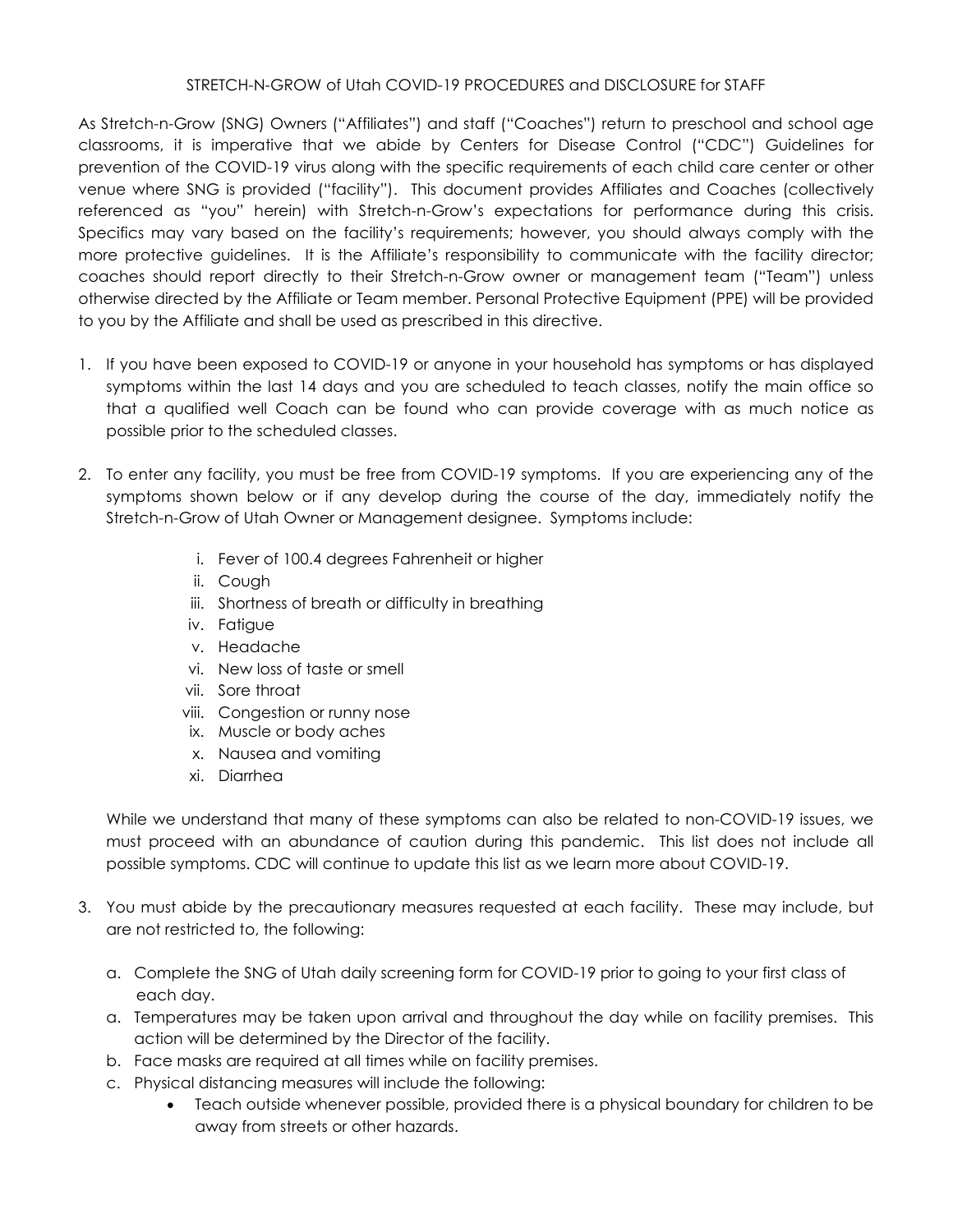- Set up Coach Space using cones or other measures so you are 6 feet away from the children. Educate the children as you review the rules of the class that this is your space for exercising. Ask for teacher help in maintaining this space.
- Use spots to space children out in the space available. At the end of each routine have teacher(s) help with replacing the spots to spread children out again, or,
- Modify routines so children exercise primarily on their spots.
- 4. You are responsible for taking measures to lessen the spread of the virus by following CDC guidelines for cleaning hands, equipment and clothing, at minimum between centers and between classes.
	- a. Wash your hands using CDC recommended handwashing procedures before and after each class, using warm running water and rubbing with soap for at least 20 seconds; or use an approved alcohol-based hand sanitizer.
	- b. A minimum of equipment will be used in lesson plans during the COVID-19 pandemic. All equipment must be sanitized with an approved sanitizing spray/wipe per CDC between facilities and between classes.
	- c. Your shoes should be sanitized between facilities, and between classes if requested by the facility, using an approved sanitation spray/wipe. If possible, carry an extra pair of shoes in a bag to change in and out of at the door of the facility, and leave your regular shoes at the door. Both pairs of shoes should be sprayed/wiped down each time you remove them.
- 5. While working in facilities, you will be in contact with children, families and staff who are also at risk of community exposure. Immediately notify the Owner or Management designee if you become aware of any staff member, child or parent who exhibits any of the symptoms listed in Item 2 above or if the facility does not appear to be following CDC guidelines to lessen exposure to the virus.
- 6. Outside of work, please comply with all local social distancing orders, masking, and handwashing, making every effort to limit your exposure.

No list of restrictions, guidelines or practices will remove 100% of the risk of exposure to COVID-19 as the virus can be transmitted by persons who are asymptomatic and before some people show signs of infection. We must all work together to minimize the risk, and you play a crucial role in keeping everyone in the facility safe and reducing the risk of exposure by following the practices outlined herein.

ACKNOWLEDGMENT AND ACCEPTANCE BY COACH (if applicable):

I,  $\frac{1}{2}$  certify that I have read, understand, and agree to comply with the provisions listed herein. I acknowledge that failure to act in accordance with the provisions listed herein, or with any other policy or procedure outlined by the facilities where I teach, may result in disciplinary action up to and including termination. I acknowledge that my employment may be terminated if it is determined that my actions, or lack of action unnecessarily exposes another Stretch-n-Grow staff member, facility, employee, children, or their family members to COVID-19.

**Coach Signature Date of Coach Signature Date of Coach Signature Date of Coach Signature Date of Coach Signature** 

Stretch-n-Grow of Utah Manager or Owner **Date** Date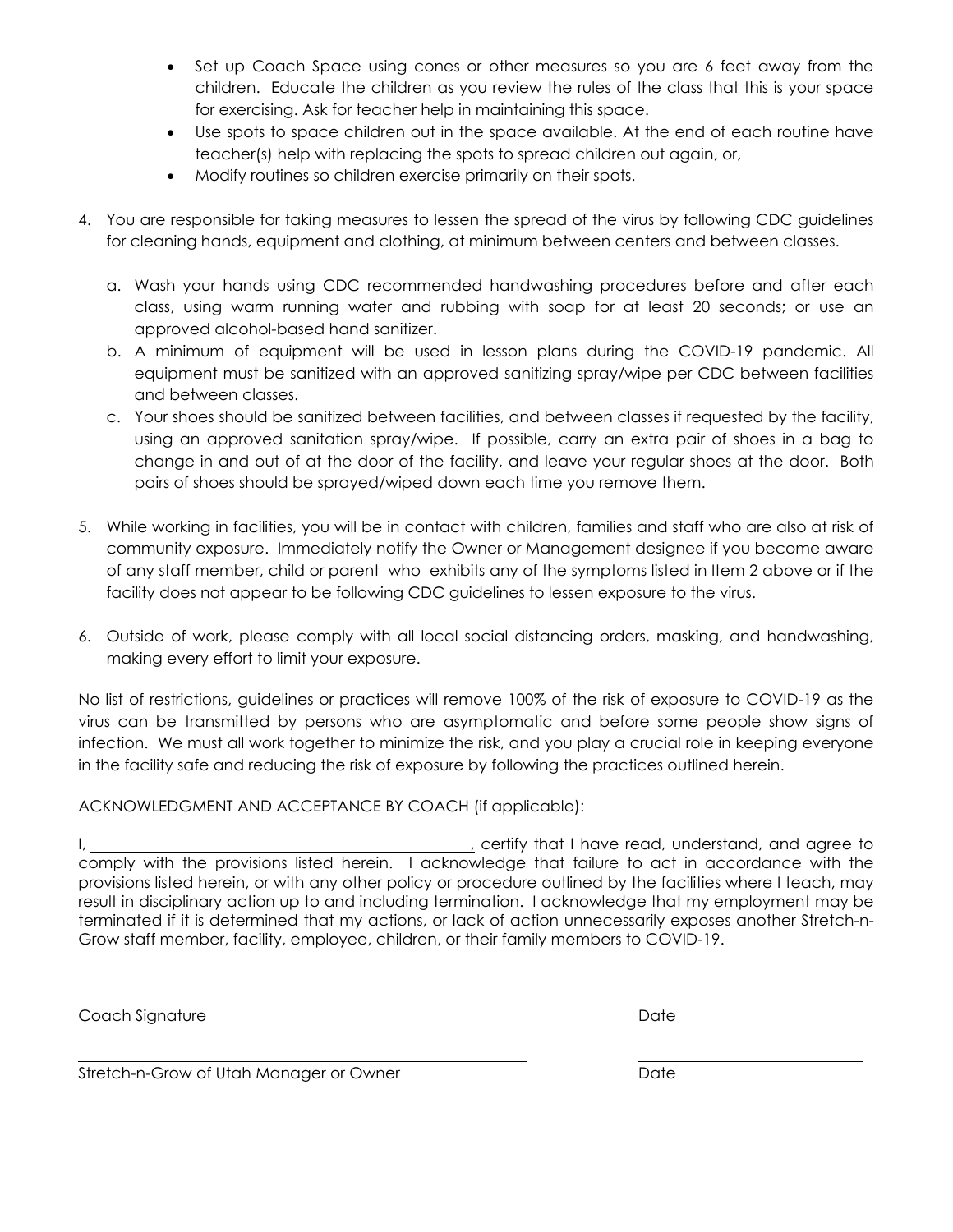## STRETCH-N-GROW OF UTAH COVID-19 SPECIAL PROGRAM ATTENDANCE PARENT/GUARDIAN ACKNOWLEDGMENT AND DISCLOSURE

Stretch-n-Grow of Utah ("SNG") is dedicated to keeping you, the parent/guardian, your children, the facility staff, and our SNG team members as safe as possible by limiting everyone's exposure to COVID-19. In addition to the guidelines implemented by the facility your child attends, we ask that you review and agree to these SNG guidelines. While these guidelines do not supersede those of the facility, our team members will adhere to the most protective guidelines at all times. Please read and initial each statement below.

- 1. I understand that during this COVID-19 Pandemic I will NOT be permitted to enter the facility to observe my child's Stretch-n-Grow class or to communicate with the SNG team member. I understand that this procedure change is for the safety of all persons present in the facility and to limit to the extent possible everyone's risk of exposure. I understand that it is my responsibility to inform any Emergency Contact persons of the information contained herein. You may contact the SNG Office with any questions or concerns by telephone at 435-658-9999.
- 2. I understand that IF there is an emergency requiring me to enter the facility beyond the designated drop-off and pick-up area to remove my child from an SNG class, I MUST wash my hands before entering, remove my shoes and wear a mask. While in the facility I must practice social distancing and remain 6 feet away from children other than my own, facility staff, and any Stretch-n-Grow team members.
- 3.  $\_\_\_\$  I understand that to participate in any SNG class my child must be free from COVID-19 symptoms. If, during a SNG class, any of the following CDC-identified symptoms appear my child will be separated from the rest of the SNG class and taken to a facility staff member who will contact me with pickup instructions. Symptoms include:
	- Fever of 100.4 degrees Fahrenheit or higher
	- Cough
	- Shortness of Breath or difficulty in breathing
	- Fatigue
	- Headache
	- New loss of taste or smell
	- Sore Throat
	- Congestion or Runny Nose
	- Muscle or Body Aches
	- Nausea and Vomiting
	- Diarrhea

While we understand that many of these symptoms can also be related to non-COVID-19 related issues, we must proceed with an abundance of caution during this public health emergency. These symptoms typically appear 2-14 days after being infected so please take them seriously.

- 4.  $\_\_\_\$ I understand that my child's temperature may be taken before and/or during a Stretch-n-Grow class.
- 5. I understand that my child may be required to wear a mask at all times during a Stretch-n-Grow class if required by Federal, State, Local, or Facility guidelines. This requirement may be waived if a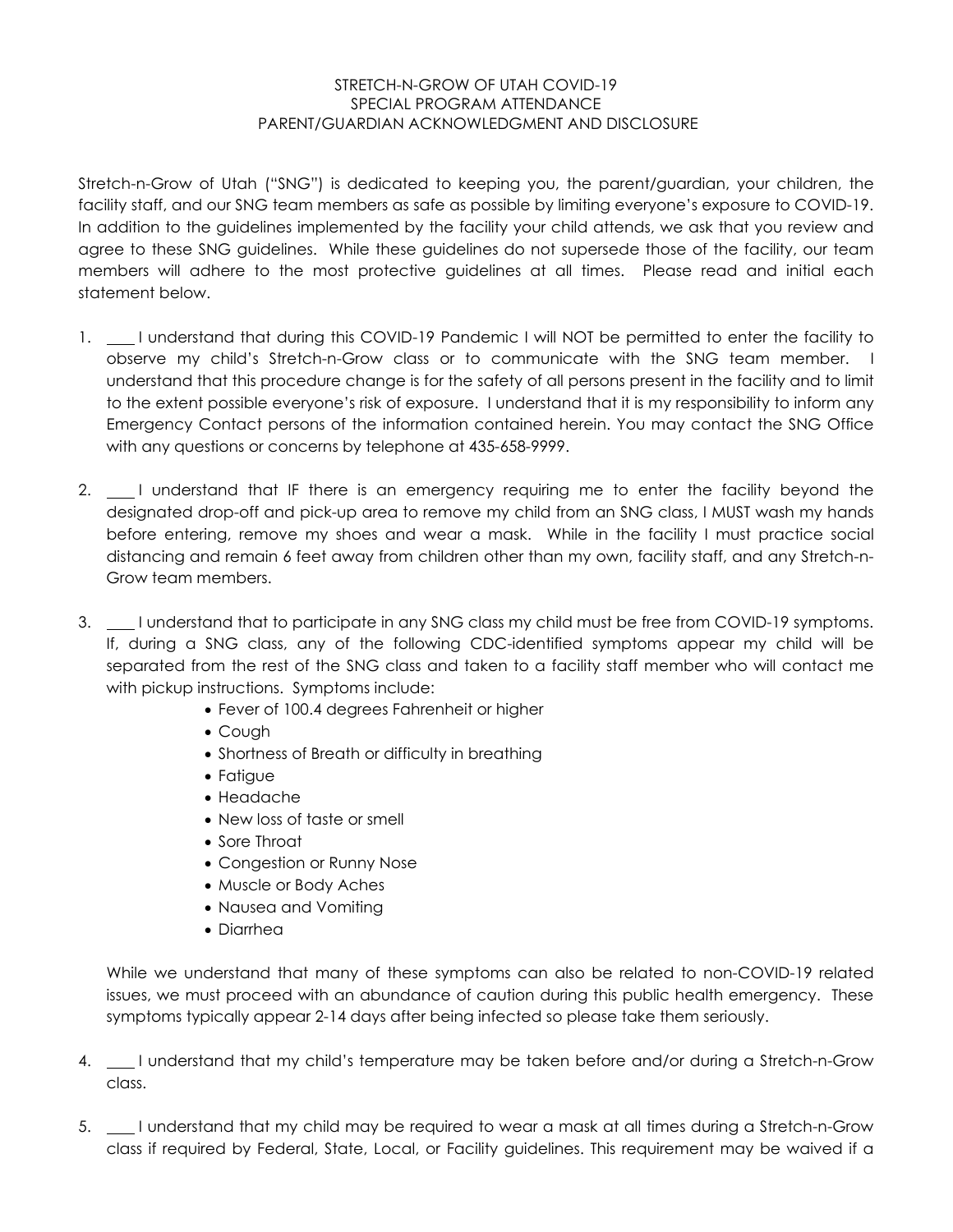child is younger than 2 years, has any trouble breathing, or is unable to remove the mask without assistance.

- 6. I understand that my child may be required to wash their hands using CDC recommended handwashing procedures before and after SNG class using warm running water and rubbing with soap for at least 20 seconds.
- 7.  $\Box$  I agree that outside of care, in order to control my child's exposure in the community, I will comply with any and all state, county and local stay-at-home orders and will follow any recommendations from the CDC that limits my child's risk for exposure including wearing a mask in all public areas and remaining 6 ft from all other people if mandated.
- 8. I will immediately notify facility management and SNG of Utah if I become aware of any person with whom my child or I have had contact exhibits any of the symptoms listed in Item 3 above, is advised to self-isolate, quarantine, or has tested positive for COVID-19. Further, I will immediately notify facility management and SNG of Utah if anyone from my place of employment is presumed positive or tests positive for COVID-19 whether or not I have had direct contact with that person.
- 9.  $\Box$  I understand that while participating in SNG of Utah classes, my child will be in contact with children, families, facility employees, and SNG team members who are also at risk of community exposure. I understand that no list of restrictions, guidelines or practices will remove 100% of the risk of exposure to COVID-19 as the virus can be transmitted by persons who are asymptomatic and before some people show signs of infection. I understand that I play a crucial role in keeping everyone in the facility and my child's SNG class safe and reducing the risk of exposure by following the practices outlined herein. I agree to hold Stretch-n-Grow of Utah and its team members blameless in the event my child is exposed to COVID-19 at the facility.

I, <u>the certify that I have read, understand, and agree to</u> certify that I have read, understand, and agree to comply with the provisions listed herein. I acknowledge that failure to act in accordance with the provisions listed herein, or with any other policy or procedure outlined by the facility hosting the SNG class will result in termination of services. I acknowledge that SNG of Utah classes for my child will be terminated if it is determined that my actions, or lack of action, unnecessarily exposes a facility employee, child or their family member, or a Stretch-n-Grow of Utah team member to COVID-19.

|                                                                                                                                                                                                                                      | $DOB: \begin{tabular}{ c c c } \hline \multicolumn{3}{ c }{\textbf{DOB}}: & \multicolumn{3}{ c }{\textbf{O}}: & \multicolumn{3}{ c }{\textbf{OOB}}: & \multicolumn{3}{ c }{\textbf{O}}: & \multicolumn{3}{ c }{\textbf{O}}: & \multicolumn{3}{ c }{\textbf{O}}: & \multicolumn{3}{ c }{\textbf{O}}: & \multicolumn{3}{ c }{\textbf{O}}: & \multicolumn{3}{ c }{\textbf{O}}: & \multicolumn{3}{ c }{\textbf{O}}: & \multicolumn{3}{ $ |
|--------------------------------------------------------------------------------------------------------------------------------------------------------------------------------------------------------------------------------------|--------------------------------------------------------------------------------------------------------------------------------------------------------------------------------------------------------------------------------------------------------------------------------------------------------------------------------------------------------------------------------------------------------------------------------------|
| Parent's Name: <u>contract and a series of the series of the series of the series of the series of the series of the series of the series of the series of the series of the series of the series of the series of the series of</u> |                                                                                                                                                                                                                                                                                                                                                                                                                                      |
| Parent Signature                                                                                                                                                                                                                     |                                                                                                                                                                                                                                                                                                                                                                                                                                      |
|                                                                                                                                                                                                                                      |                                                                                                                                                                                                                                                                                                                                                                                                                                      |
| Parent Signature                                                                                                                                                                                                                     |                                                                                                                                                                                                                                                                                                                                                                                                                                      |